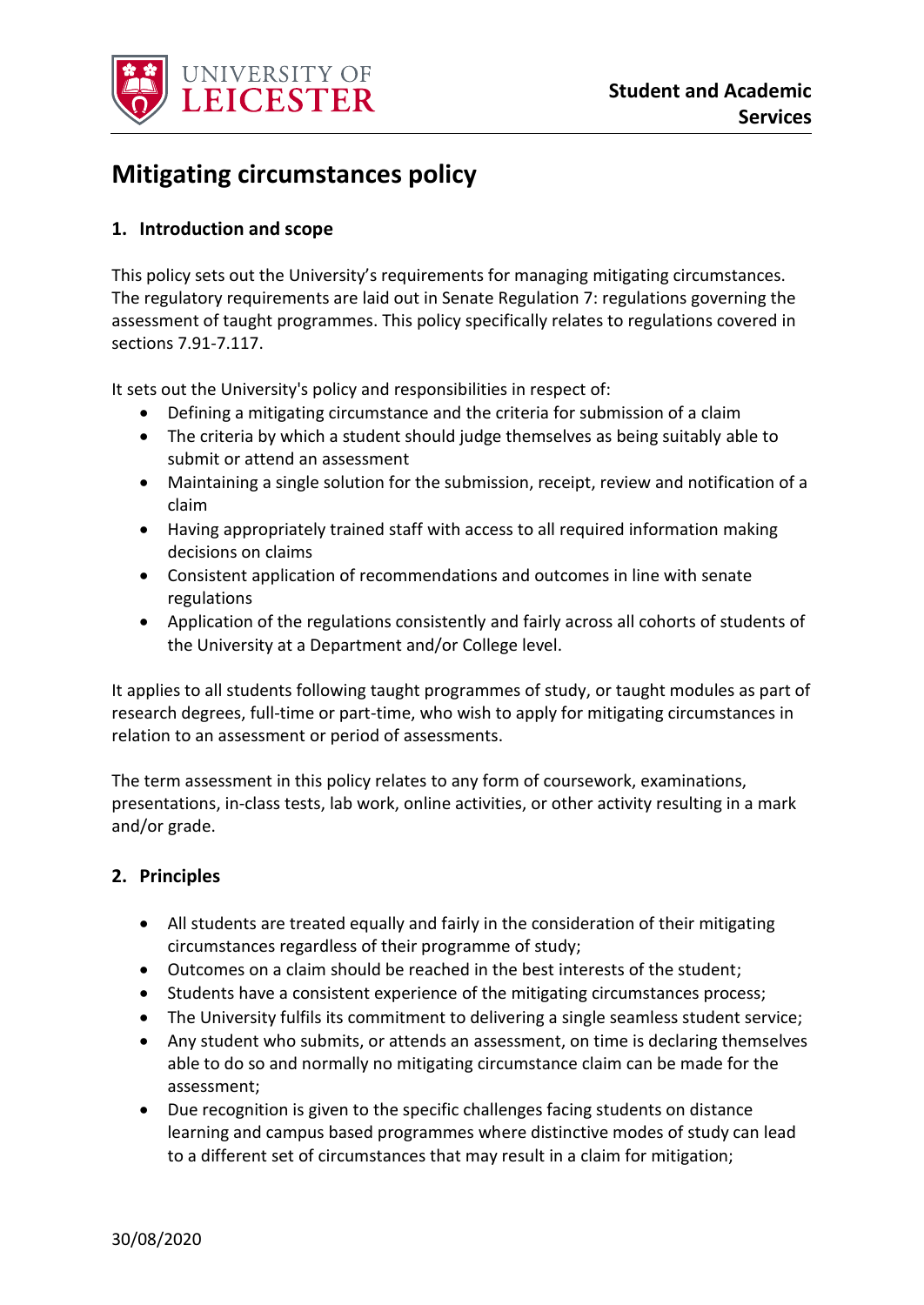- University staff will have access to information students have willingly shared as part of the claim, as required to perform their duties and support students;
- Students are provided with accurate information to make informed decisions about their assessments;
- Students should be required to provide evidence where appropriate, although it is recognised that students will not be disadvantaged in cases where the provision of evidence is not feasible;
- Responses to claims are made in a timely manner and not delayed due to internal structures;

### **3. Explanation of a mitigating circumstance**

The University considers a mitigating circumstance to be a recognisably serious or significant event, affecting a student's health or personal life which is beyond the student's control.

The events are sufficiently serious enough in nature to result in the student being unable to attend (in person or virtually), complete, or submit an assessment on time.

A student who submitted or attended an assessment on time cannot claim mitigating circumstances on the basis that their standard of performance in the assessment may have been affected, unless they submit evidence that their judgement was affected in reaching the decision on whether to attend or submit.

Any student who does not present a mitigating circumstance claim within the given deadlines as outlined in section 6 cannot subsequently submit mitigating circumstances after the assessment results are known.

A student who believes their judgement was impaired in making the decision to attend or submit an assessment may submit a claim retrospectively after attending or submitting the assessment. The claim must include an adequate explanation of the impairment and supporting evidence as per the requirements in appendix A. For example, evidence of a medical condition that prevented the student from making a balanced decision immediately before an assessment where reasonable adjustments were not already in place or were not adequate enough in advance of the assessment.

The University expects that most cases of mitigating circumstances would fall into one, or more, of the categories listed in appendix A. A student presenting a request under one of these headings might expect that the request would be accepted subject to appropriate supporting evidence as listed and demonstrable impact on an assessment within the defined timeframe.

Examples that the University would typically not accept as reasonable grounds for mitigating circumstances can be found in appendix B. A student submitting a request based on one of these examples might normally expect that their request will be declined.

#### **4. Criteria for submitting a claim**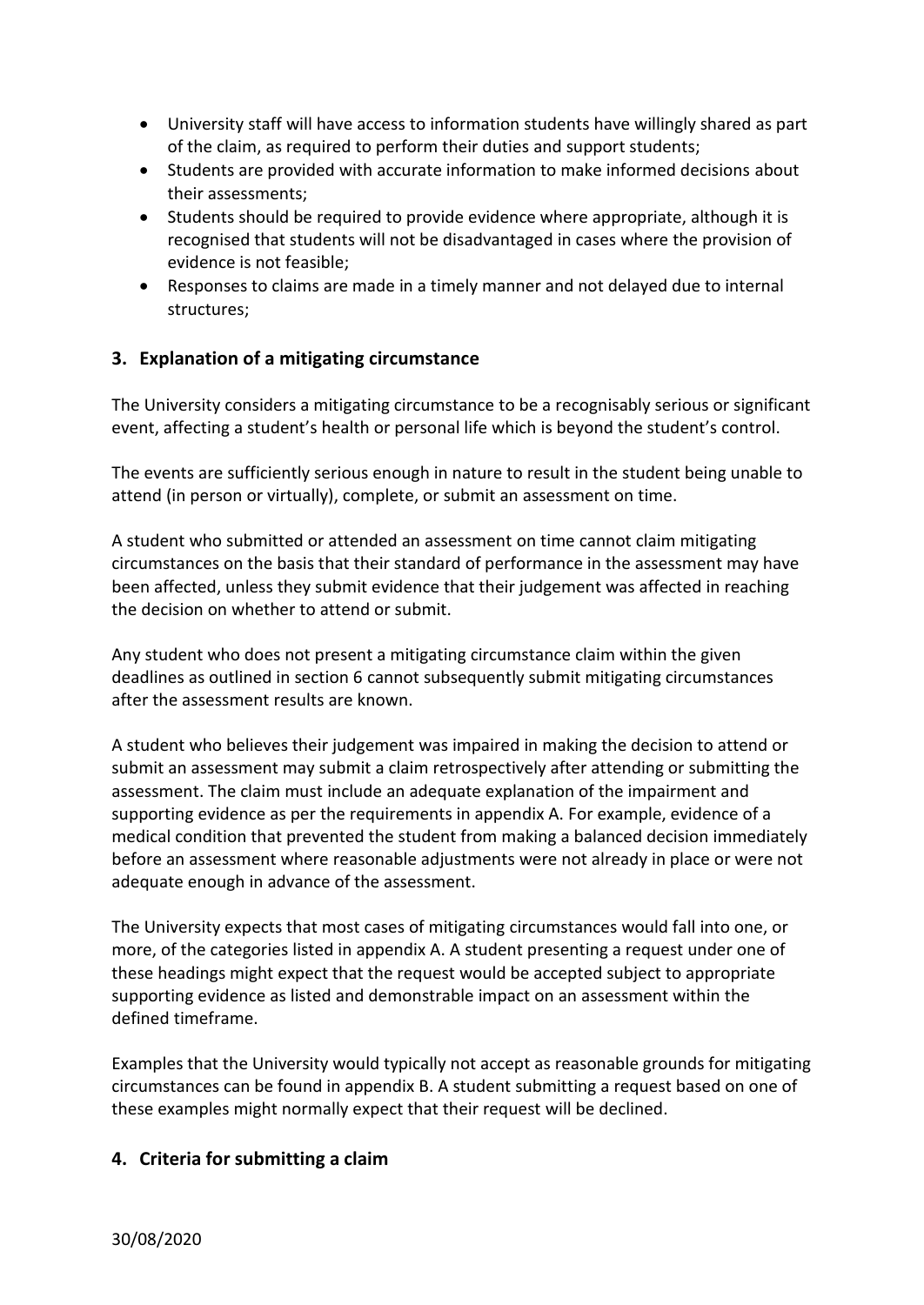The following criteria should be applied to claims for mitigating circumstances, only assessments affected in one of the following ways will be considered. At the point of submitting a claim, all students will need to declare which criterion is applicable for the affected assessments.

- **Assessment will be submitted late**, but falls within the late submission of coursework penalty scheme (normally 8 working days after published submission deadline for postgraduate modules and 10 working days for undergraduate modules), anything submitted after these dates is assumed to be a non-submission and will be considered under criterion d below.
- **Absence from a scheduled assessment** which is timebound, such as an examination, class test, lab work or presentation;
- **Taken ill during a scheduled assessment**, such as examination or presentation;
- **Non-submission of an assessment,** including submission after maximum period for late penalties;
- Assessment attended or submitted on time but the student can provide medical evidence to support that they were incapable of determining whether or not they were able to undertake the assessment at the time of doing so.

If one of the above criteria is relevant then the claim should demonstrate it meets the additional criteria:

- $\checkmark$  Beyond the control of the student: the student must demonstrate that they could not have done anything to prevent the circumstances arising, that they were unforeseen and unpreventable.
- **Impact on assessment:** the claim must demonstrate a significant negative impact on the student's ability to submit/attend or complete an assessment by the deadline. It must make clear the duration of the circumstances and have the appropriate documentary evidence to support this claim.
- **Have timely relevance**: typically the circumstance must have occurred on the day the assessment was due to be submitted or attended or the week leading up to it. Where the serious or significant event falls before this time the student should be able to demonstrate that the impact (as above) it had can be linked to the assessment being claimed for. (e.g. event significantly impacted revision/preparation for assessment that could not be recovered at another time and therefore the assessment could not be attempted or submitted on time).

### **5. Submission of a claim**

The submission of a mitigating circumstance claim indicates that the student believes they are not in a position to complete the assessment by the given deadline. Should the request be approved, the student should no longer attempt the assessment, and instead an alternative deadline will normally be set.

 If the assessment is attempted or submitted after the mitigating circumstance request has been approved and the student informed, then the mitigating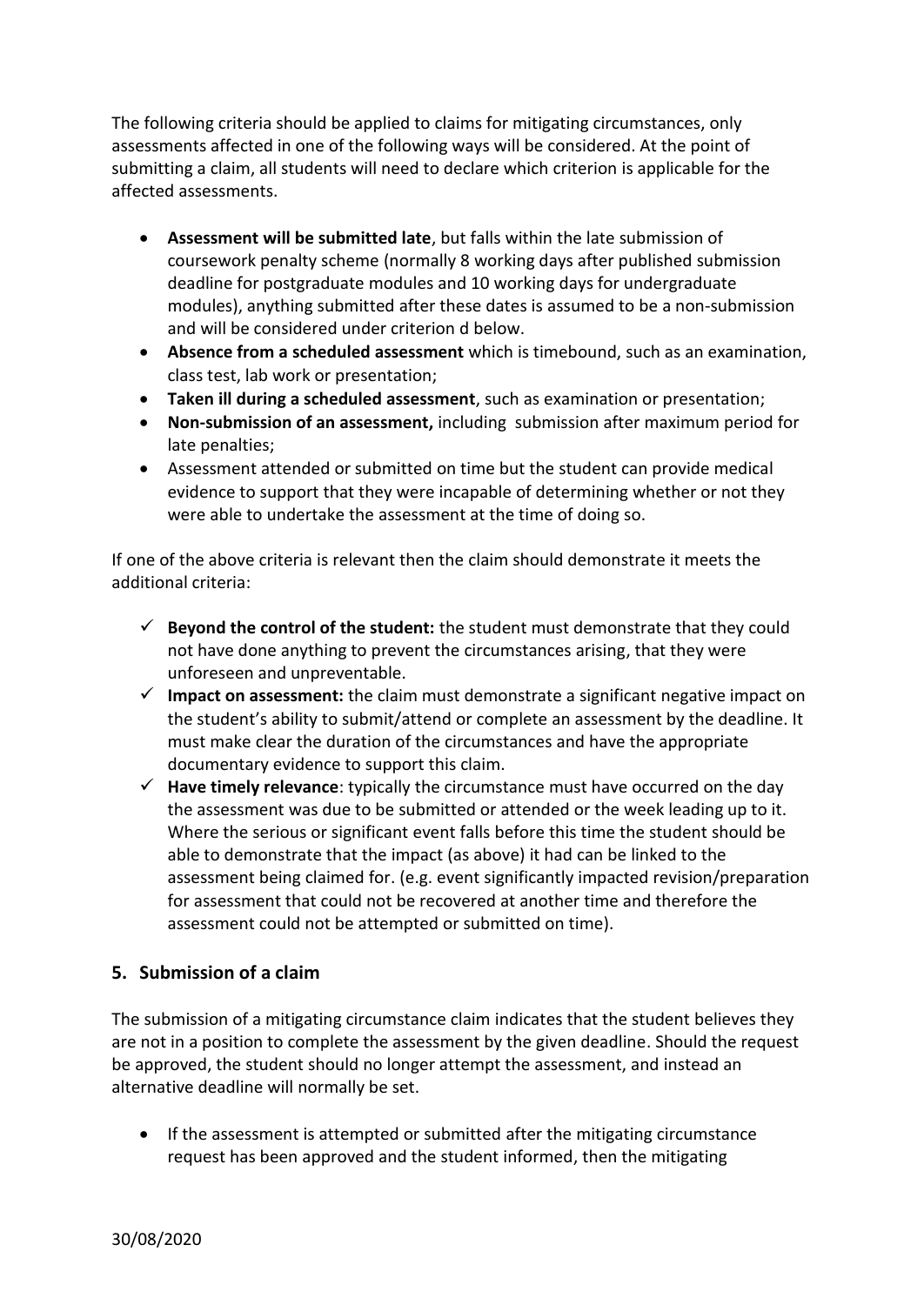circumstance claim will no longer be valid and the assessment outcome will be final. No additional mitigating request can be submitted against the assessment.

 Where the assessment has been attempted on time before a decision has been communicated to the student then the mitigating circumstance request will take precedence and if accepted any attempt will be null and void and the student will be given a time in which to take the assessment again (see section 9).

All claims should be submitted online, by the student, using the online submission tool in MyStudentRecord.

All Departmental information on mitigating circumstances must refer to the regulations and policy and must signpost students to the online submission tool. Departments are not permitted to create their own mitigating circumstance submission process and must use the designated University tool supported by the Student Record System (SITS).

### **6. Deadlines for submissions**

All forms of assessment will have a final submission date, or date of completion, and where possible these dates will be held in the University Student Record System. It is expected that assessment due dates will be published to students at the start of each semester.

The latest deadline for the submission of a mitigating circumstance claim will be 7 calendar days after the assessment due date. The submission of a claim after 7 calendar days will be considered in exceptional cases where there is a clear reason for the late submission.

Claims submitted after assessment results are known/released will not be permitted. Students may submit an academic appeal where they wish to raise new evidence of mitigating circumstances, but will be required through the appeal process to demonstrate why it was not possible to bring these circumstances to the attention of their school at the appropriate time in line with the requirements of Senate Regulations and this policy. An academic appeal may only be submitted after students have received the formal notification of their progression or award decision, following the meeting of the relevant Board of Examiners.

Departments must ensure that deadlines for the receipt of mitigating circumstance claims are clearly publicized in course handbooks and module materials and in keeping with the agreed deadlines above.

### **7. Requirement for supporting evidence**

Students are responsible for obtaining any evidence or statements that may be required to support their mitigating circumstances claim. The University will not seek evidence on the student's behalf.

It is expected that students will provide the necessary supporting evidence at the point of submitting their claim or within 7 days of the submission (see appendix A for examples of evidence required). In exceptional cases, and where there are justifiable reasons for doing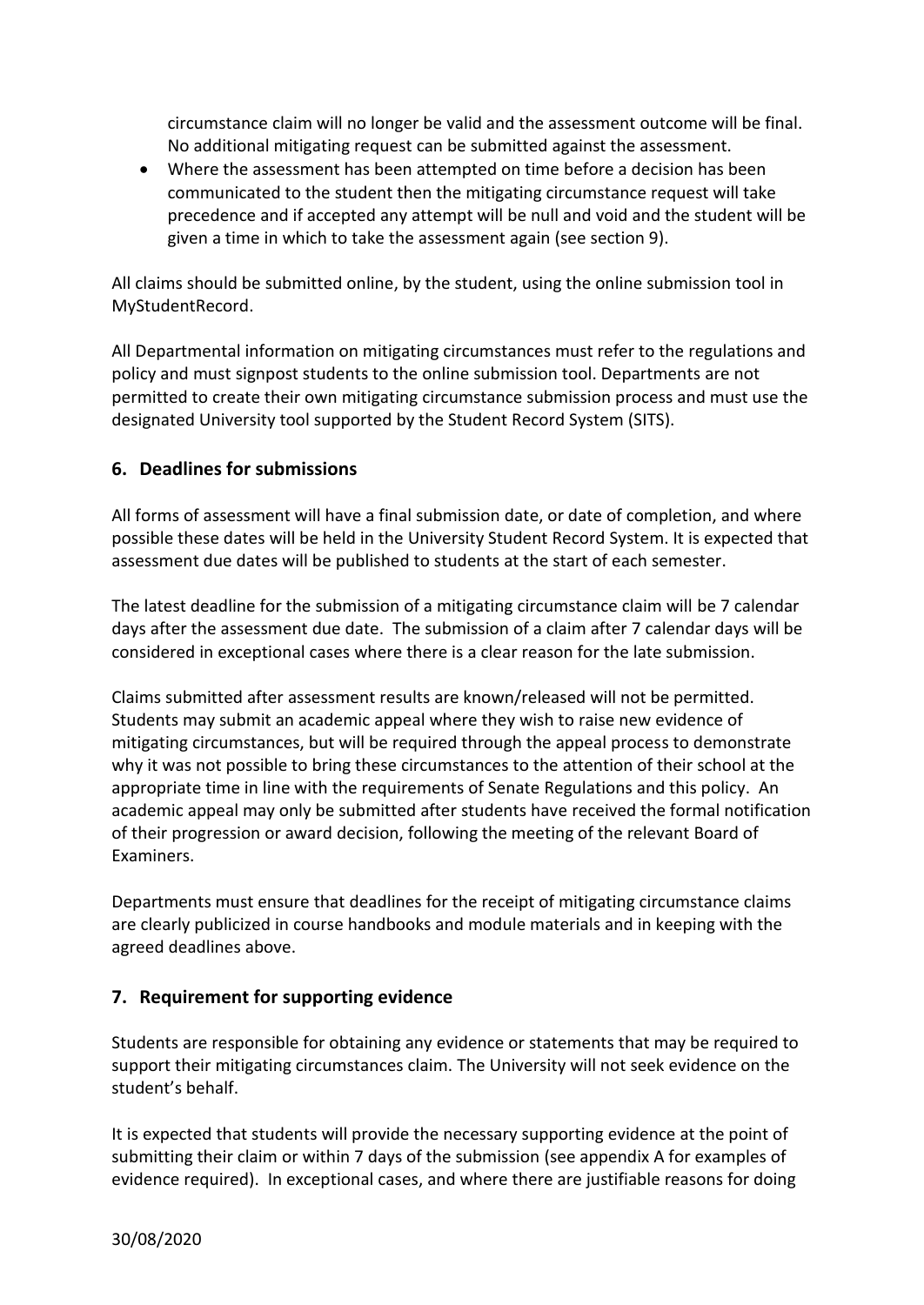so, a School can set a new deadline (greater than 7 days) for the receipt of additional evidence and the student will be notified of this date.

In some instances it may not be possible or appropriate to provide evidence in such circumstances students should acknowledge this in the student statement so a School can still consider the claim.

Where evidence is in paper format only, this should be submitted to the School Mitigating Circumstances Expert who will attach the evidence to the original claim.

Claims submitted without sufficient evidence, or a statement explaining the impact when evidence is not required, to meet the criteria laid out in Section 4 will not be considered.

Only evidence written in English can be considered. It is a student's responsibility to obtain and submit a verified translation if the original evidence is in another language whilst still adhering to the deadlines laid out above.

**Deterioration of a declared long-term condition:** It is expected that where reasonable adjustments are required due to a long-term health condition these are made in advance of any assessments. Having a long-term health condition in itself is not a mitigating circumstance. However, where there is an unexpected marked deterioration in a preexisting condition which a student believes will have an impact on the completion of an assessment, the student should submit a mitigating circumstances claim. In cases where the condition is declared and the University made aware of the nature and details of the condition, it will not be necessary to provide additional supporting evidence for individual instances of flare ups or marked deteriorations. In all other cases evidence will be required, including where the condition has not previously been declared.

**Short term minor illness**: for programmes that use multiple small scale assessments such as regular class tests, laboratory work or attendance that provides a mark and grade, students may self-certify. These would be cases where the claim is based on a very short term minor illness (less than five calendar days) that would not normally require professional medical diagnosis. It will not be possible to repeatedly self-certify and students overall engagement and claims will be monitored. Repeated cases of self-certification could result in a student being asked to evidence the continued absence and no future self-certification would be permitted.

### **8. Assessment of claim**

Claims will be considered by a Mitigating Circumstances Expert in the first instance to determine whether the claim meets the relevant conditions and can therefore be considered.

The expert will be trained and have access to all relevant information and systems to make an informed decision on whether to accept the circumstances in line with the criteria laid out in section four and on what outcome to recommend for the affected assessment(s).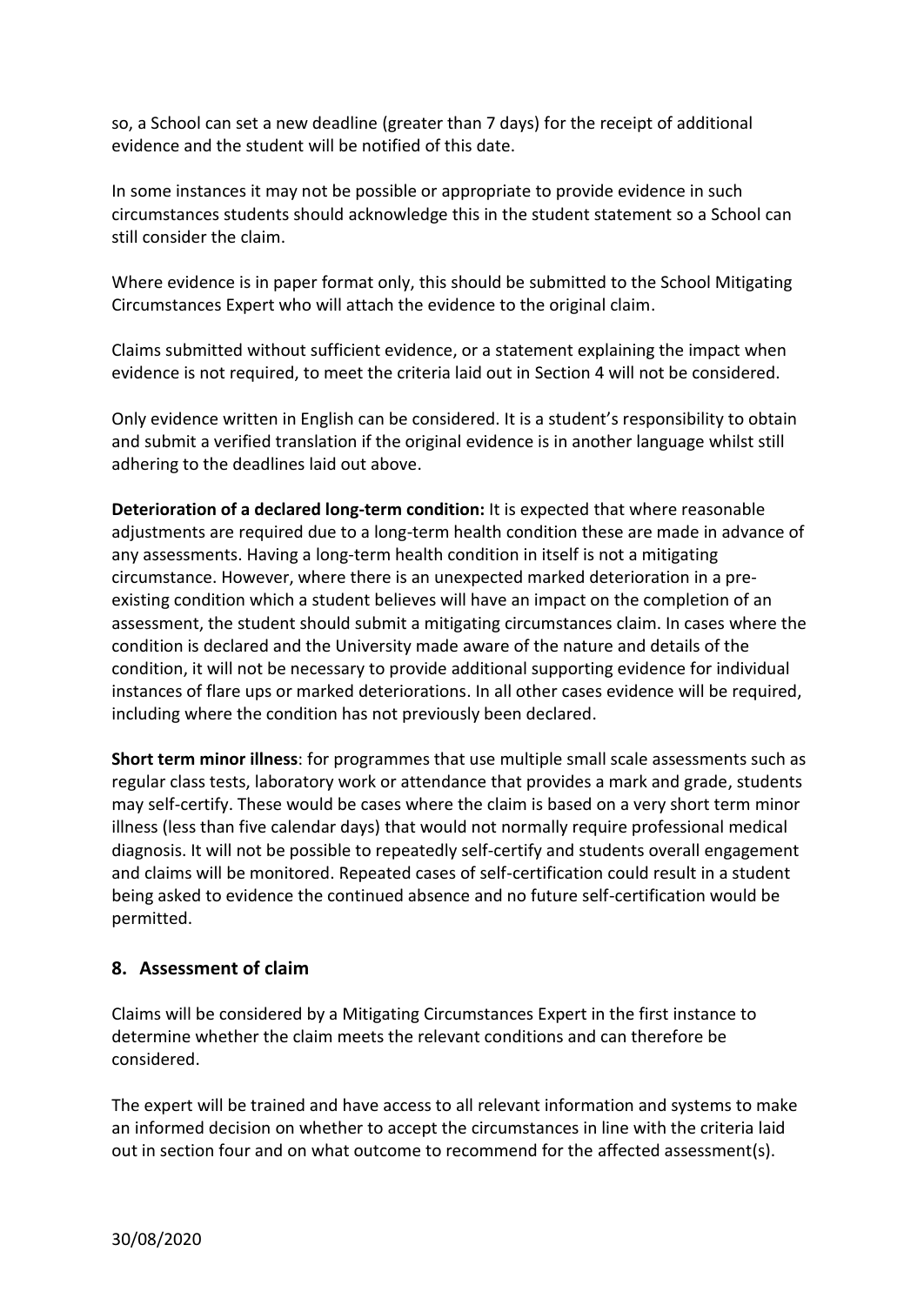Where the claim is straightforward in nature and all the relevant information is available the expert will process the claim and confirm the outcome.

In complex cases, the Mitigating Circumstances Expert will present the case to a Mitigating Circumstances Panel, who have access to the same information. Staff will be trained to use the system, and will have detailed knowledge of the regulations, policy and process.

It is expected that Schools make available all relevant information on assessment due dates, re-assessment options for all assessment types (for students with accepted mitigation), and any other unique requirements of specific assessments. Wherever possible these details will be included on module specifications and held in the Student Record System (SITS).

Panels will comprise of both academic and professional services staff who have experience, knowledge and expertise in reviewing mitigating circumstance claims. The panel should consist of at least three people including the Mitigating Circumstances Expert and representation drawn from relevant academic Schools. Schools should ensure that they have nominated staff who can be called upon to sit on panels weekly.

Panels will be scheduled by the Mitigating Circumstances Expert over the course of the academic year to ensure sufficient availability of a pool of staff on a weekly basis and to enable students to receive prompt responses to claim submissions.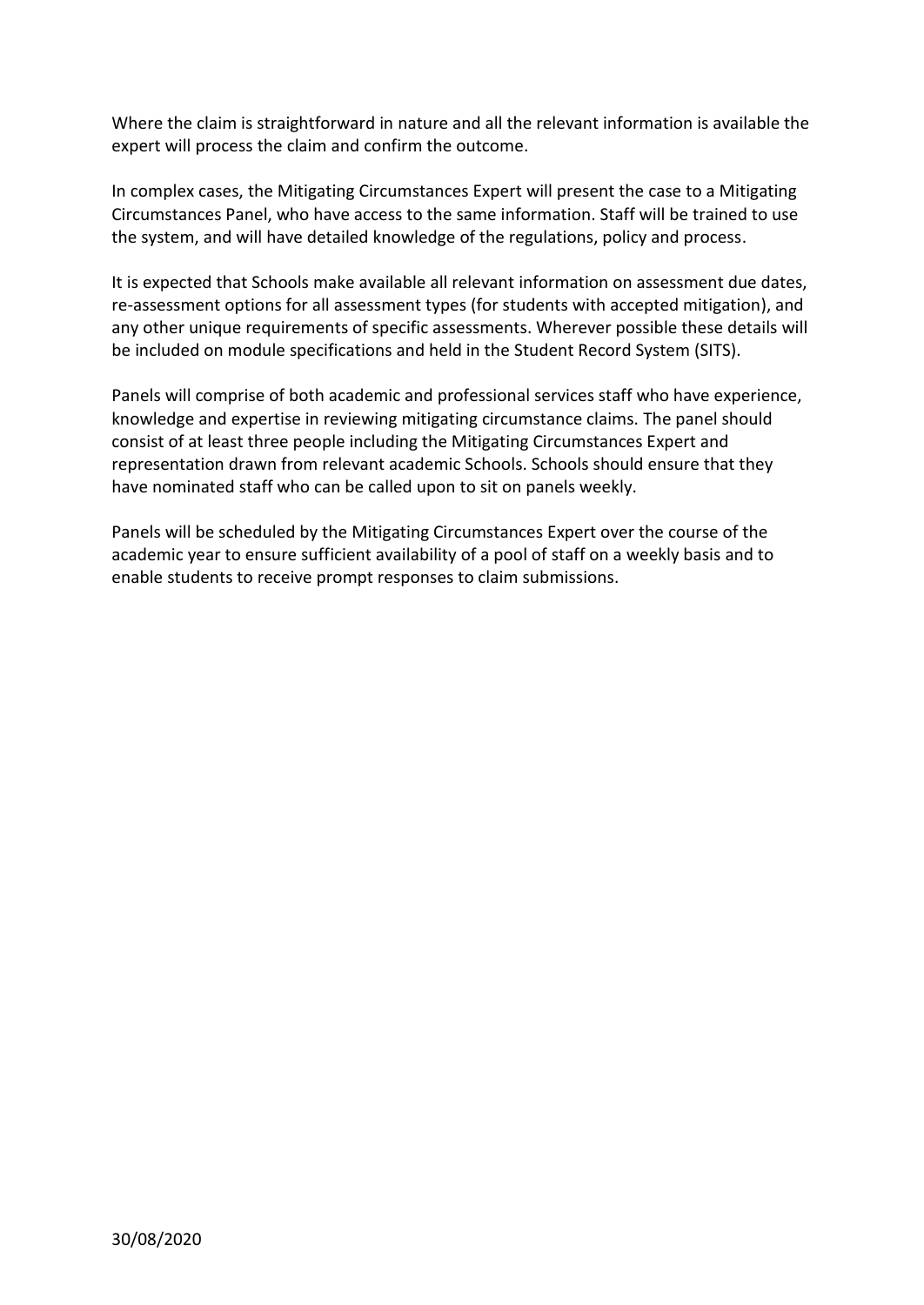

## **9. Recommendations and outcomes**

The Mitigating Circumstances Expert or Panel can apply one of the recommendations as stipulated in Senate Regulation 7.111. These are:

| <b>Criteria for claim</b>                                                                               | <b>Regulatory Recommendation</b>                                                                                                                                                                                     | Outcome/action                                                                                                                                                                                                                                                                                                                                                                                                                                                                                                                                                                                                                                                                               |
|---------------------------------------------------------------------------------------------------------|----------------------------------------------------------------------------------------------------------------------------------------------------------------------------------------------------------------------|----------------------------------------------------------------------------------------------------------------------------------------------------------------------------------------------------------------------------------------------------------------------------------------------------------------------------------------------------------------------------------------------------------------------------------------------------------------------------------------------------------------------------------------------------------------------------------------------------------------------------------------------------------------------------------------------|
| Assessment will be submitted late                                                                       | Removal of lateness penalties                                                                                                                                                                                        | Depending on whether the marking process has been completed:<br>Either: Do not assign any lateness penalties to the assessment<br>mark for the relevant number of days after the due date based on<br>the time period for which the mitigating circumstances claim<br>relates.<br>Or remove any applied lateness penalties for the relevant number<br>of days.                                                                                                                                                                                                                                                                                                                               |
| Non-submission of an assessment                                                                         | Provide a new date to attend/submit the<br>assessment<br>or<br>Provide a new date to attend/submit an<br>alternative assessment<br>or<br>Void assessment and rescale module mark<br>across other assessment elements | Offer a sit or submit of the affected assessment with a revised<br>deadline for submission or estimated timeframe (e.g. next<br>available exam period or submission date).<br>An alternative assessment can be offered if the original<br>assessment is no longer available or suitable (as noted on module<br>specifications).<br>Typically, where the module is made up of small pieces of<br>continuous assessment it may be possible to waive the<br>requirement for the missed assessment to be reattempted. These<br>decisions should normally be assessed by the module convenor<br>and/or panel of examiners to assess whether the learning<br>outcomes for the module has been met. |
| Absence from a scheduled assessment<br>such as an examination, class test, lab<br>work or presentation; | Provide a new date to attend/submit the<br>assessment<br>or<br>Provide a new date to attend/submit an<br>alternative assessment                                                                                      | Offer a sit or submit of the affected assessment with a revised<br>deadline for submission or estimated timeframe (e.g. next<br>available exam period or submission date).                                                                                                                                                                                                                                                                                                                                                                                                                                                                                                                   |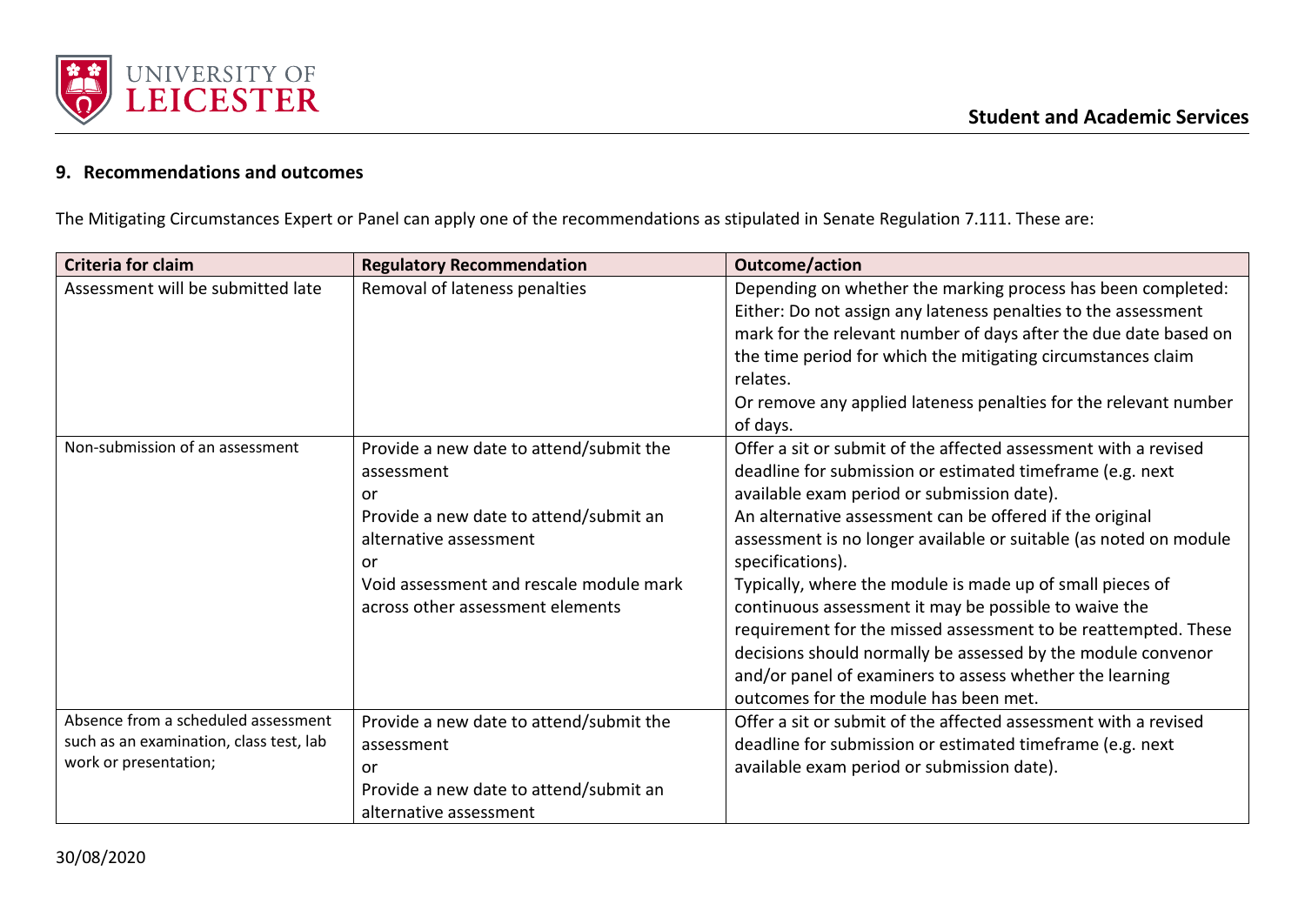| <b>Criteria for claim</b>           | <b>Regulatory Recommendation</b>            | <b>Outcome/action</b>                                              |
|-------------------------------------|---------------------------------------------|--------------------------------------------------------------------|
|                                     | or                                          | An alternative assessment can be offered if the original           |
|                                     | Void assessment and rescale module mark     | assessment is no longer available or suitable (as noted on module  |
|                                     | across other assessment elements            | specifications).                                                   |
|                                     |                                             | Typically, where the module is made up of small pieces of          |
|                                     |                                             | continuous assessment it may be possible to waive the              |
|                                     |                                             | requirement for the missed assessment to be reattempted. These     |
|                                     |                                             | decisions should normally be assessed by the module convenor       |
|                                     |                                             | and/or panel of examiners to assess whether the learning           |
|                                     |                                             | outcomes for the module has been met.                              |
| Taken ill during a scheduled        | Disregard attempt and provide a new date to | Disregard the partial attempt (marking not undertaken) and offer   |
| assessment                          | submit the assessment                       | a sit or submit of the affected assessment with a revised deadline |
|                                     | or                                          | for submission or estimated timeframe (e.g. next available exam    |
|                                     | Disregard attempt and provide a new date to | period or submission date).                                        |
|                                     | submit an alternative assessment            | Disregard the partial attempt (marking not undertaken) and offer   |
|                                     | or                                          | a sit or submit of an alternative assessment if the original       |
|                                     | Void assessment and rescale module mark     | assessment is no longer available or suitable. (as noted on module |
|                                     | across other assessment elements            | specifications).                                                   |
|                                     |                                             | Typically, where the module is made up of small pieces of          |
|                                     |                                             | continuous assessment it may be possible to waive the              |
|                                     |                                             | requirement for the missed assessment to be reattempted. These     |
|                                     |                                             | decisions should normally be assessed by the module convenor       |
|                                     |                                             | and/or panel of examiners to assess whether the learning           |
|                                     |                                             | outcomes for the module has been met.                              |
| Assessment attended or submitted    | Disregard attempt and provide a new date to | Disregard the partial attempt (regardless of whether assessment is |
| but the student can provide         | submit the assessment                       | passed or marking not undertaken) and offer a sit or submit of the |
| evidence to support the notion that | or                                          | affected assessment with a revised deadline for submission or      |
| they were incapable of determining  | Disregard attempt and provide a new date to | estimated timeframe (e.g. next available exam period or            |
| whether or not they were able to    | submit an alternative assessment            | submission date).                                                  |
| undertake an assessment at the time | or                                          | Disregard the partial attempt (marking not undertaken) and offer   |
| of doing so.                        | Void assessment and rescale module mark     | a sit or submit of an alternative assessment if the original       |
|                                     | across other assessment elements            |                                                                    |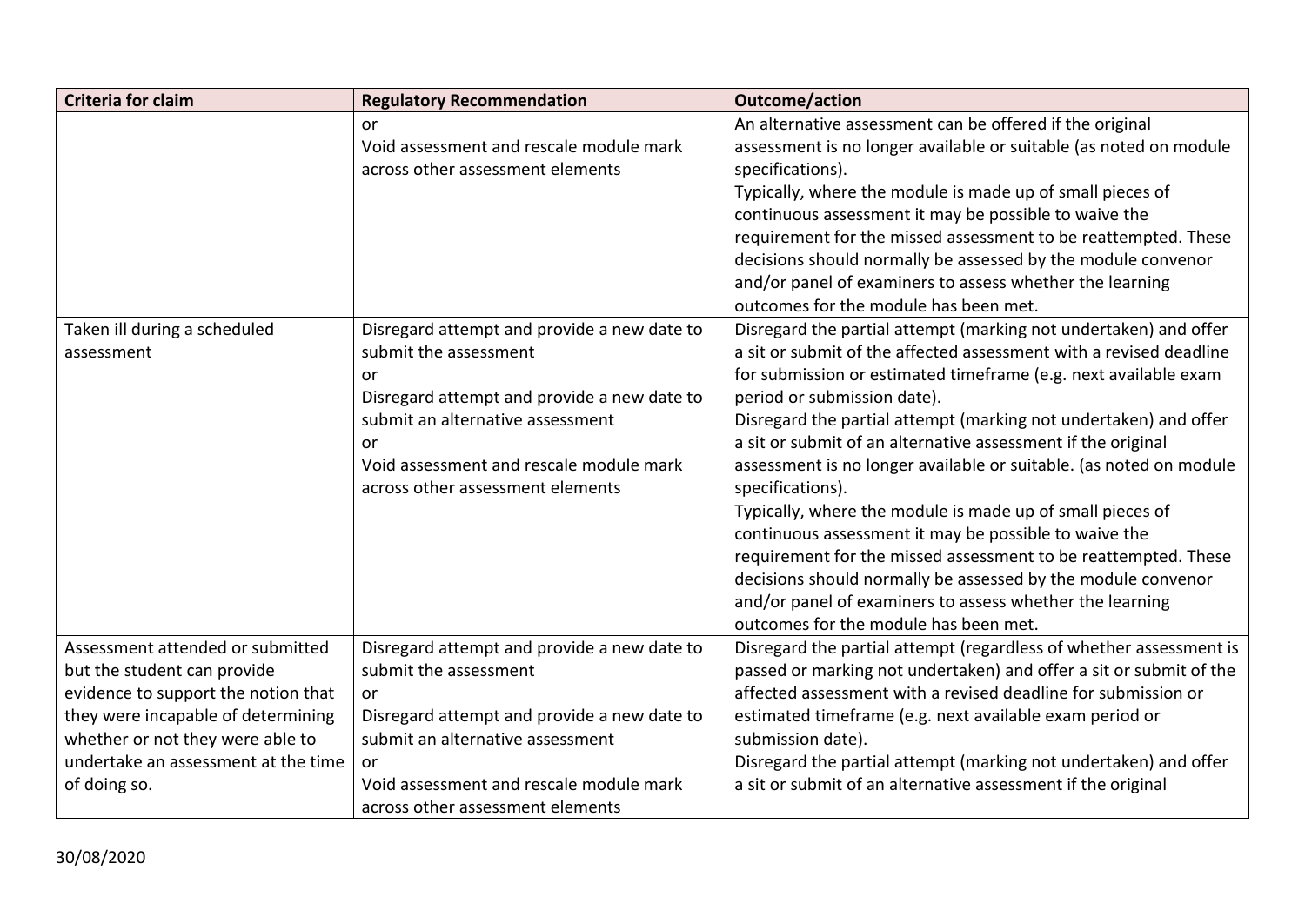| Criteria for claim | <b>Regulatory Recommendation</b>                | <b>Outcome/action</b>                                              |
|--------------------|-------------------------------------------------|--------------------------------------------------------------------|
|                    | . Or                                            | assessment is no longer available or suitable. (as noted on module |
|                    | Note that the assessment was affected and       | specifications).                                                   |
|                    | carry the mitigation claim forward to the point | Typically, where the module is made up of small pieces of          |
|                    | of award, for the purpose of any borderline     | continuous assessment it may be possible to waive the              |
|                    | considerations                                  | requirement for the missed assessment to be reattempted. These     |
|                    |                                                 | decisions should normally be assessed by the module convenor       |
|                    |                                                 | and/or panel of examiners to assess whether the learning           |
|                    |                                                 | outcomes for the module has been met.                              |
|                    |                                                 | Attempt should be marked but the student mark record marked to     |
|                    |                                                 | flag that it was affected within the student record system.        |

Students will receive notification that the outcome is now published and advised to access their student record for details. This will include guidance on what they need to do next based on the recommendation. Outcomes should be shared with relevant module convenors, programme administrative staff and personal tutors as relevant.

Schools will be responsible for ensuring that personal tutor details are kept up to date in the Student Record System (SITS).

The Mitigating Circumstances Expert will provide reports only containing recommendations that are still pending an outcome decision, it is not expected that Panels of Examiners will receive a full list of mitigating circumstance claims that have been processed and the outcome already been applied to the student mark and grade. For example, the waiving of late penalties often occurs at the point of application and not after a Panel of Examiners, whereas the exclusion of a piece of assessment on the basis that the learning outcomes have been met elsewhere may require consideration of a Panel of Examiners.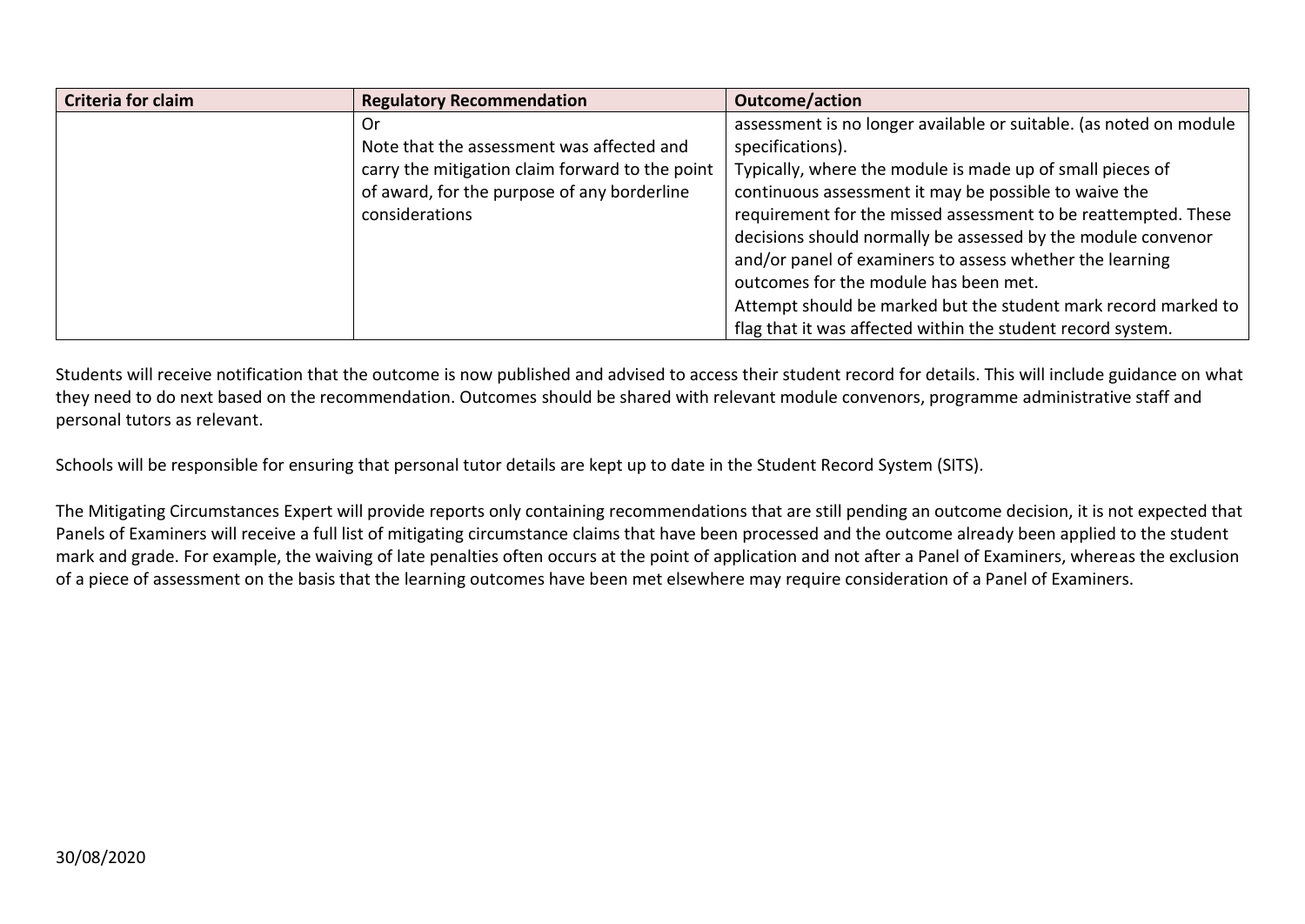

#### **10.Data protection**

All student records in relation to mitigating circumstances claims will be held in SITS and will be subject to the University's Data Protection code of practice and data retention schedule.

#### **11.Related regulations and polices**

Students are reminded that in accepting the University of Leicester's terms and conditions at registration, they are agreeing to abide by the Senate Regulations and associated policies. The following regulations are referenced in this Policy on Mitigating Circumstances:

- Senate Regulation 5: Regulations governing undergraduate programmes of study
- Senate Regulation 6: Regulations governing taught postgraduate programmes of study
- Senate Regulation 7: Regulations governing the assessment of taught programmes
- Senate Regulation 10: Regulations governing academic appeals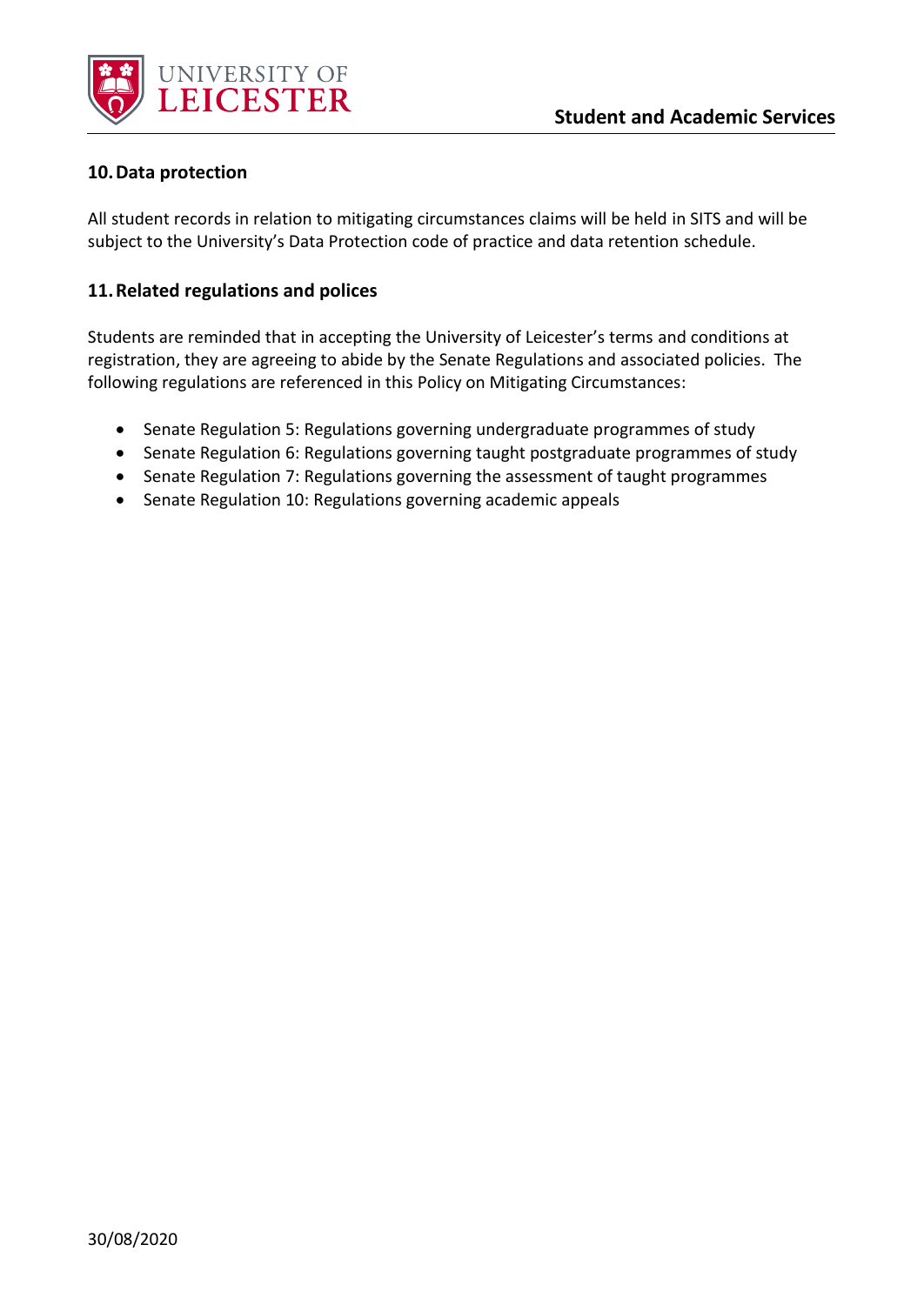

## **Appendix A**

Examples that would **typically be** accepted (although not exhaustive and other examples will be considered on a case by case basis):

| <b>Mitigating Circumstance</b> |                                                                                                                                                                                           | <b>Guidance notes</b>                                                                                                                                                                                                                                                                                                                                  | <b>Examples of Evidence</b>                                                                                                                                                               |  |
|--------------------------------|-------------------------------------------------------------------------------------------------------------------------------------------------------------------------------------------|--------------------------------------------------------------------------------------------------------------------------------------------------------------------------------------------------------------------------------------------------------------------------------------------------------------------------------------------------------|-------------------------------------------------------------------------------------------------------------------------------------------------------------------------------------------|--|
| a)                             | Serious illness or accident<br>resulting in hospitalisation or<br>urgent medical<br>attention/treatment relating<br>to a student                                                          | Must be confirmed by a registered doctor and be<br>specific about the nature of the illness or accident/<br>incident. Letters stating that the student informed them<br>that they were unwell will not be accepted. Minor<br>illnesses such as colds, sore throats, headaches,<br>digestive problems etc. would not normally be<br>acceptable grounds. | Medical certificate/hospital report/report<br>from qualified medical practitioner. These<br>should be produced whilst the symptoms<br>were still apparent to the medical<br>practitioner. |  |
| b)                             | Death of a member of the<br>student's immediate family<br>(e.g. mother, father, sister,<br>brother, son, daughter,<br>grandparent, spouse,<br>guardian)                                   | Claims should be considered without evidence as long<br>as an explanation is provided as to the impact on<br>assessment(s). Other relationships may be considered<br>subject to there being sufficient evidence of the<br>closeness and impact.                                                                                                        | Evidence is not required for death.                                                                                                                                                       |  |
| c)                             | Serious illness (as described<br>above) of a member of the<br>student's immediate family<br>(e.g. mother, father, sister,<br>brother, son, daughter,<br>grandparent, spouse,<br>guardian) | Other relationships may be considered subject to their<br>being sufficient evidence of the closeness and impact.                                                                                                                                                                                                                                       | A medical report from a qualified medical<br>practitioner, letter from medical<br>professional.                                                                                           |  |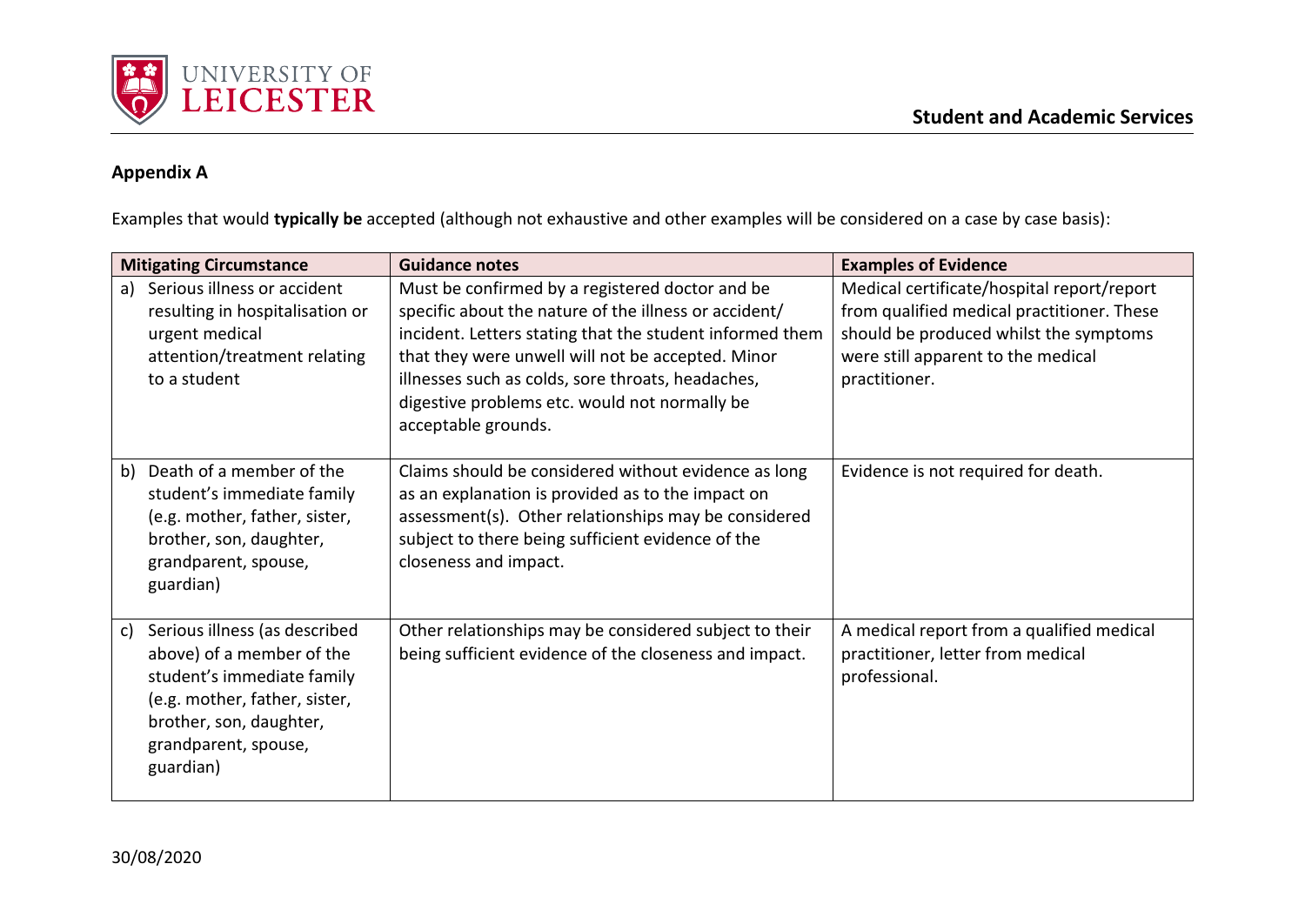| <b>Mitigating Circumstance</b>                                                | <b>Guidance notes</b>                                                                                                                                                                                                                                                                                                                                                                                                                                                                                                                                                                                                                                                                                                                                                                                                                                                              | <b>Examples of Evidence</b>                                                                                                                                                                                                                                                                                                                                                                              |
|-------------------------------------------------------------------------------|------------------------------------------------------------------------------------------------------------------------------------------------------------------------------------------------------------------------------------------------------------------------------------------------------------------------------------------------------------------------------------------------------------------------------------------------------------------------------------------------------------------------------------------------------------------------------------------------------------------------------------------------------------------------------------------------------------------------------------------------------------------------------------------------------------------------------------------------------------------------------------|----------------------------------------------------------------------------------------------------------------------------------------------------------------------------------------------------------------------------------------------------------------------------------------------------------------------------------------------------------------------------------------------------------|
| Serious infectious disease that<br>d)<br>could put others at risk             | May not require hospital treatment but needs medical<br>attention and would easily transmit to others.                                                                                                                                                                                                                                                                                                                                                                                                                                                                                                                                                                                                                                                                                                                                                                             | Medical certificate/hospital report/report<br>from qualified medical practitioner. These<br>should be signed whilst the symptoms were<br>still apparent to the medical practitioner.<br>*Covid-19 symptoms/positive test will not<br>need evidence during the current pandemic<br>phase (19/20 and 20/21)                                                                                                |
| Sudden deterioration in a<br>e)<br>chronic medical condition or<br>disability | Diagnosed condition that is normally supported through<br>reasonable adjustment or learning support that flares<br>up unexpectedly close to the assessment, and the<br>reasonable adjustments are not sufficient to make it<br>possible to attempt the assessment.<br>Or a previously undiagnosed/recent diagnosed<br>condition that adjustments have not yet been put in<br>place to make it possible to undertake the assessment.<br>This will normally only be permitted for the first<br>assessment period after the diagnosis as it is expected<br>that support would be sought for future assessment<br>periods.<br>Alternatively the condition may result in impairing the<br>student's ability to determine whether to attend or<br>submit an assessment and as a consequence might<br>result in a claim being made shortly after the<br>assessment instead of beforehand. | An individual flare up of a declared long-term<br>condition does not need to be re-evidenced<br>if previously disclosed and evidence provided<br>at that point. Evidence of a long-term<br>condition and possible flare ups only needs<br>to be provided once to the University.<br>New or undeclared conditions will require a<br>medical report from an appropriate qualified<br>medical practitioner. |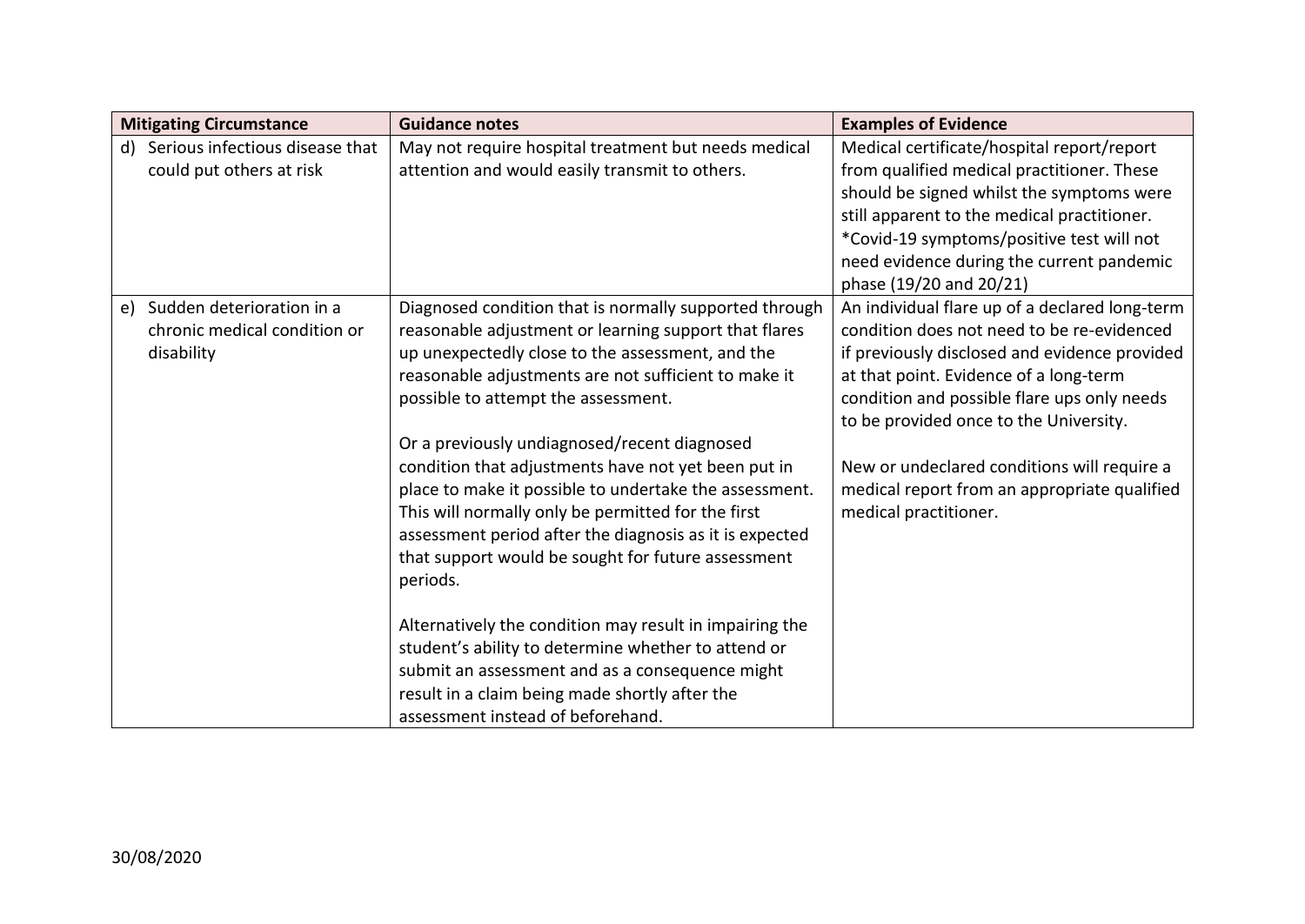| <b>Mitigating Circumstance</b>    | <b>Guidance notes</b>                                      | <b>Examples of Evidence</b>                 |
|-----------------------------------|------------------------------------------------------------|---------------------------------------------|
| Childbirth, or pregnancy<br>f     | View the University's policy on Student Maternity,         | Medical certificate/hospital report/report  |
| complications                     | <b>Paternity and Adoption</b>                              | from qualified medical practitioner. These  |
|                                   |                                                            | should be signed whilst the symptoms were   |
|                                   |                                                            | still apparent to the medical practitioner. |
| Diagnosed psychological<br>g)     | Undergoing treatment from a counsellor or medical          | Report from a psychiatrist, psychologist,   |
| illness                           | professional for a diagnosed mental health condition. It   | medical practitioner or Student Support     |
|                                   | is expected that students should seek support and          | Services.                                   |
|                                   | reasonable adjustments in advance of assessments for       |                                             |
|                                   | known about conditions to ensure that any assessments      |                                             |
|                                   | have taken into account the students circumstances         |                                             |
|                                   | Only late diagnosis can be claimed as a mitigating         |                                             |
|                                   | circumstance or a flare up that was unexpected and out     |                                             |
|                                   | of the student's control to anticipate. This will normally |                                             |
|                                   | only be permitted for the first assessment period after    |                                             |
|                                   | the diagnosis as it is expected that support would be      |                                             |
|                                   | sought for future assessment periods.                      |                                             |
|                                   |                                                            |                                             |
|                                   | Alternatively the condition may result in impairing the    |                                             |
|                                   | student's ability to determine whether to attend or        |                                             |
|                                   | submit an assessment and as a consequence might            |                                             |
|                                   | result in a claim being made shortly after the             |                                             |
|                                   | assessment instead of beforehand.                          |                                             |
| Legal proceedings requiring<br>h) | Called for jury service that cannot be postponed or        | Documentary evidence from the court or a    |
| attendance at court as a          | required to provide witness testimony.                     | solicitor.                                  |
| witness or jury service           |                                                            |                                             |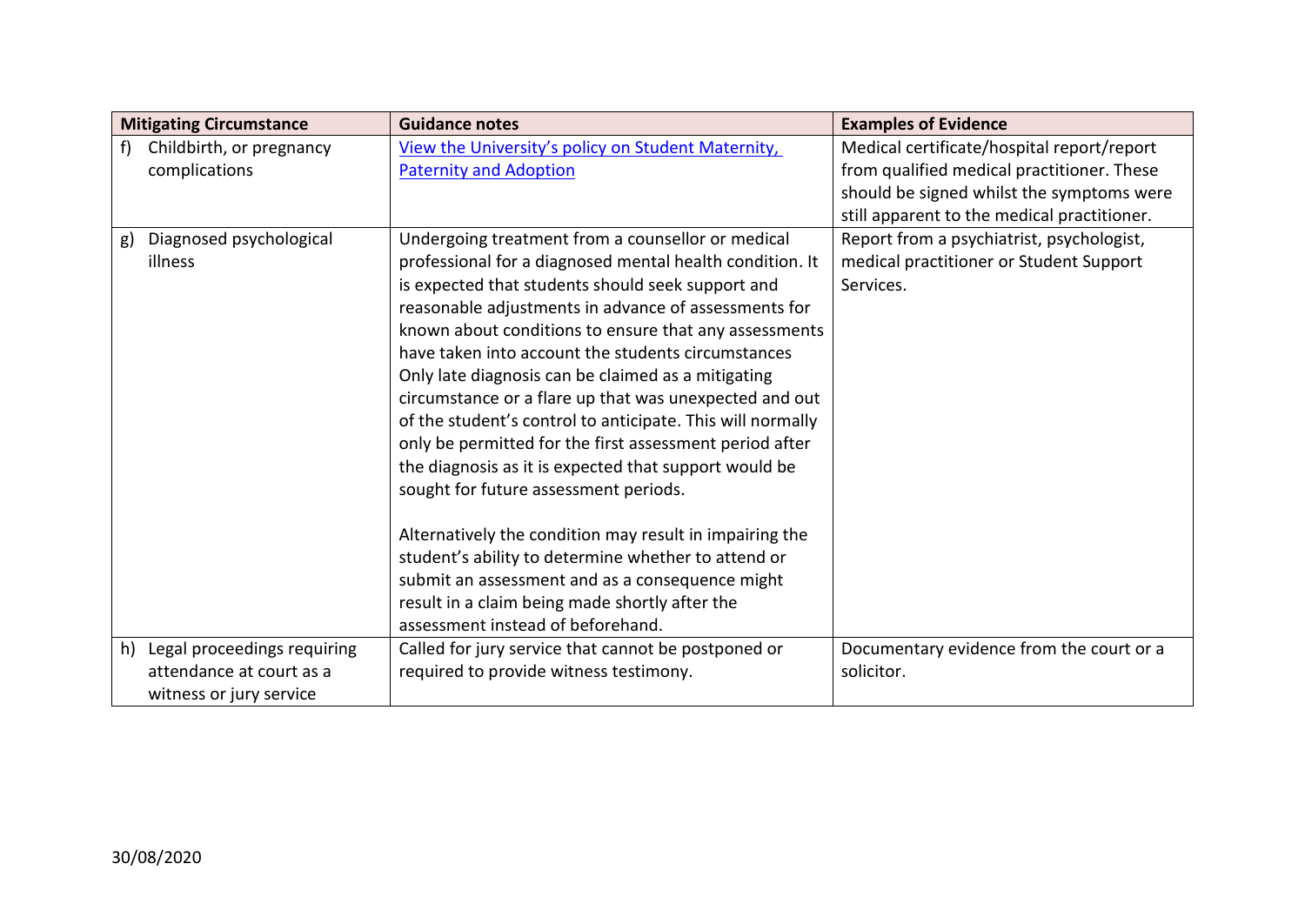|              | <b>Mitigating Circumstance</b>                                                                                   | <b>Guidance notes</b>                                                                                                                                                                                                                                                                                                                                                                   | <b>Examples of Evidence</b>                                                                                                                                                                                                                                                                                         |
|--------------|------------------------------------------------------------------------------------------------------------------|-----------------------------------------------------------------------------------------------------------------------------------------------------------------------------------------------------------------------------------------------------------------------------------------------------------------------------------------------------------------------------------------|---------------------------------------------------------------------------------------------------------------------------------------------------------------------------------------------------------------------------------------------------------------------------------------------------------------------|
| $\mathsf{i}$ | Severe adverse<br>personal/family difficulties                                                                   | This can include a whole range of issues, such as separation<br>from spouse/partner, conflict with others, caring duties that<br>couldn't be done by anyone else, etc. The statement must<br>verify how you have been affected and the impact on your<br>assessment(s).                                                                                                                 | Report from Student Support Services, other<br>qualified professional.                                                                                                                                                                                                                                              |
|              |                                                                                                                  | Examination stress is a common experience and not<br>normally considered a personal mitigating circumstance<br>as some level of sleep disturbance or feeling nauseous<br>can be usual (unless in a serious form which can be<br>documented either by a counsellor or doctor).                                                                                                           |                                                                                                                                                                                                                                                                                                                     |
| j)           | Being the victim of a crime                                                                                      | A crime that would typically warrant reporting to the<br>police or other support agency (e.g. theft, mugging,<br>serious car accident, sexual assault)<br>We acknowledge that in some circumstances victims of<br>crime will not contact the police. In these cases<br>evidence from a counsellor, doctor, or disclosure from a<br>third party agency can be accepted. Additionally for | Crime report and number, or evidence from<br>alternative reporting routes as appropriate.<br>Letter from medical professional/counsellor.<br>In circumstances where no evidence is<br>available, claims should still be submitted<br>and considered without a request for<br>evidence. For example, evidence is not |
|              |                                                                                                                  | cases such as sexual assault there is no requirement to<br>provide evidence.                                                                                                                                                                                                                                                                                                            | required for sexual assault.                                                                                                                                                                                                                                                                                        |
| $\mathsf{k}$ | Significant and immediate<br>change in working conditions<br>(distance learning and part-<br>time students only) | Immediate deployment of staff working in the military<br>with little or no warning or unexpected increase in<br>workload or expectation to work through a previously<br>agreed study period.                                                                                                                                                                                            | Where possible evidence from employer<br>detailing the change in working conditions<br>and timescale of advance notice given to<br>employee (student). Call up papers for<br>military deployment.                                                                                                                   |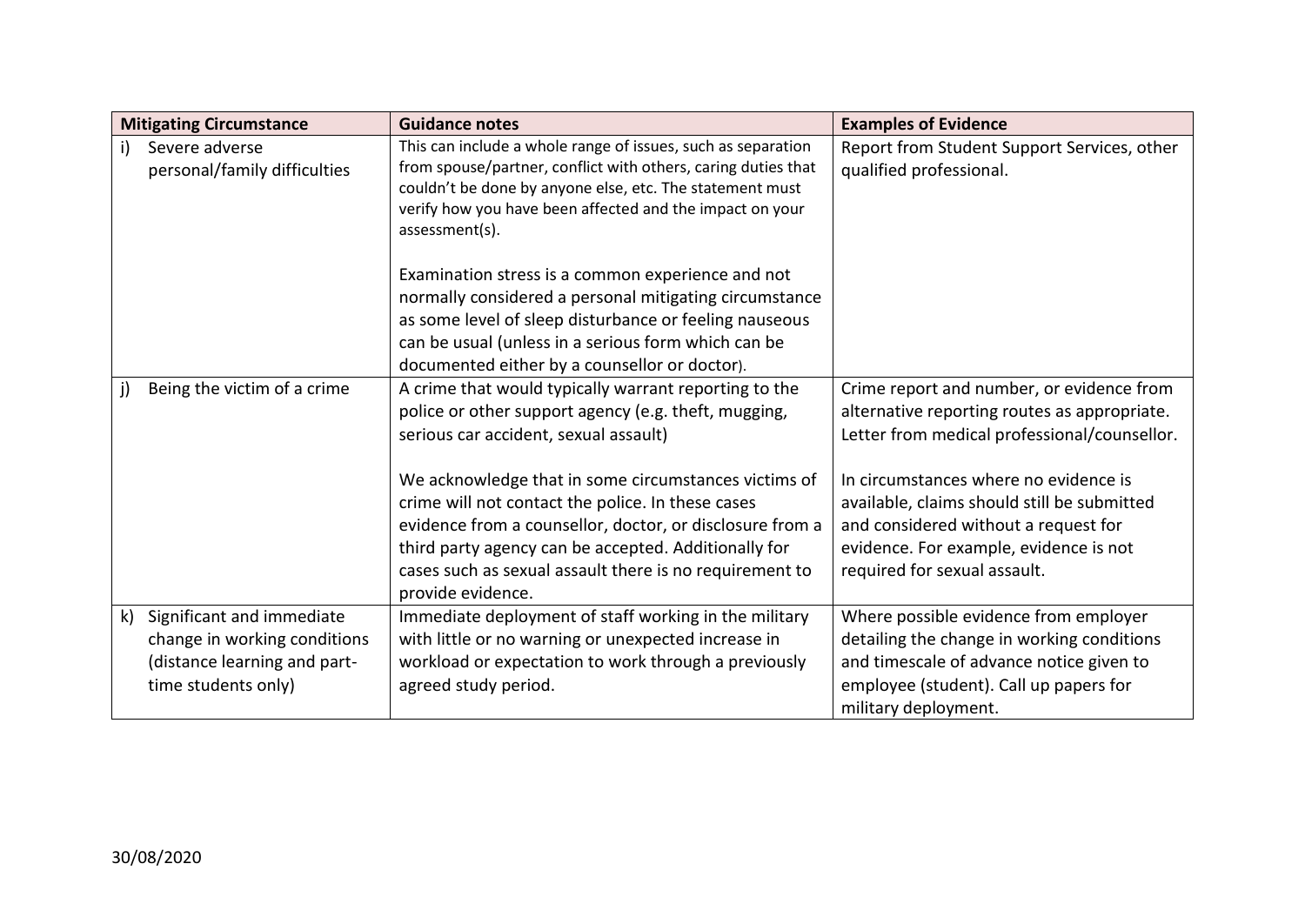| <b>Mitigating Circumstance</b>                                                                                 | <b>Guidance notes</b>                                                                                                                                                                                                                                                                                                                                                                                                                    | <b>Examples of Evidence</b>                                                                                                                                                                                                                       |  |
|----------------------------------------------------------------------------------------------------------------|------------------------------------------------------------------------------------------------------------------------------------------------------------------------------------------------------------------------------------------------------------------------------------------------------------------------------------------------------------------------------------------------------------------------------------------|---------------------------------------------------------------------------------------------------------------------------------------------------------------------------------------------------------------------------------------------------|--|
| Harassment based on a<br>student's disability, faith,<br>gender identity, race, and/or<br>sexual orientation   | It is acknowledged that students may be unable to<br>complete assessments on time due to harassment<br>and/or discrimination and should be able to submit<br>mitigating circumstances. Evidence is not required but<br>the student should explain the impact this has had on<br>their assessments, keeping personal content to a<br>minimum Students will be offered signposting to<br>support services as relevant.                     | Evidence is not required and claims will be<br>assessed based on student statement of<br>impact. Additional supporting statements<br>could be provided by a personal tutor or<br>student support services if the student<br>deems it appropriate. |  |
| m) Unexpected disruption of<br>access to technology required<br>to complete/submit a time-<br>bound assessment | Students are expected to ensure they have access to<br>the relevant technology and internet access for all their<br>assessments and allow sufficient time for the<br>submission by the due date/time.<br>Where a student is prevented from completing an<br>assessment within the prescribed assessment window<br>by a disruption to technology that could not have been<br>foreseen or prevented a claim for mitigation can be<br>made. | Evidence is not required in support of a claim<br>of this sort.                                                                                                                                                                                   |  |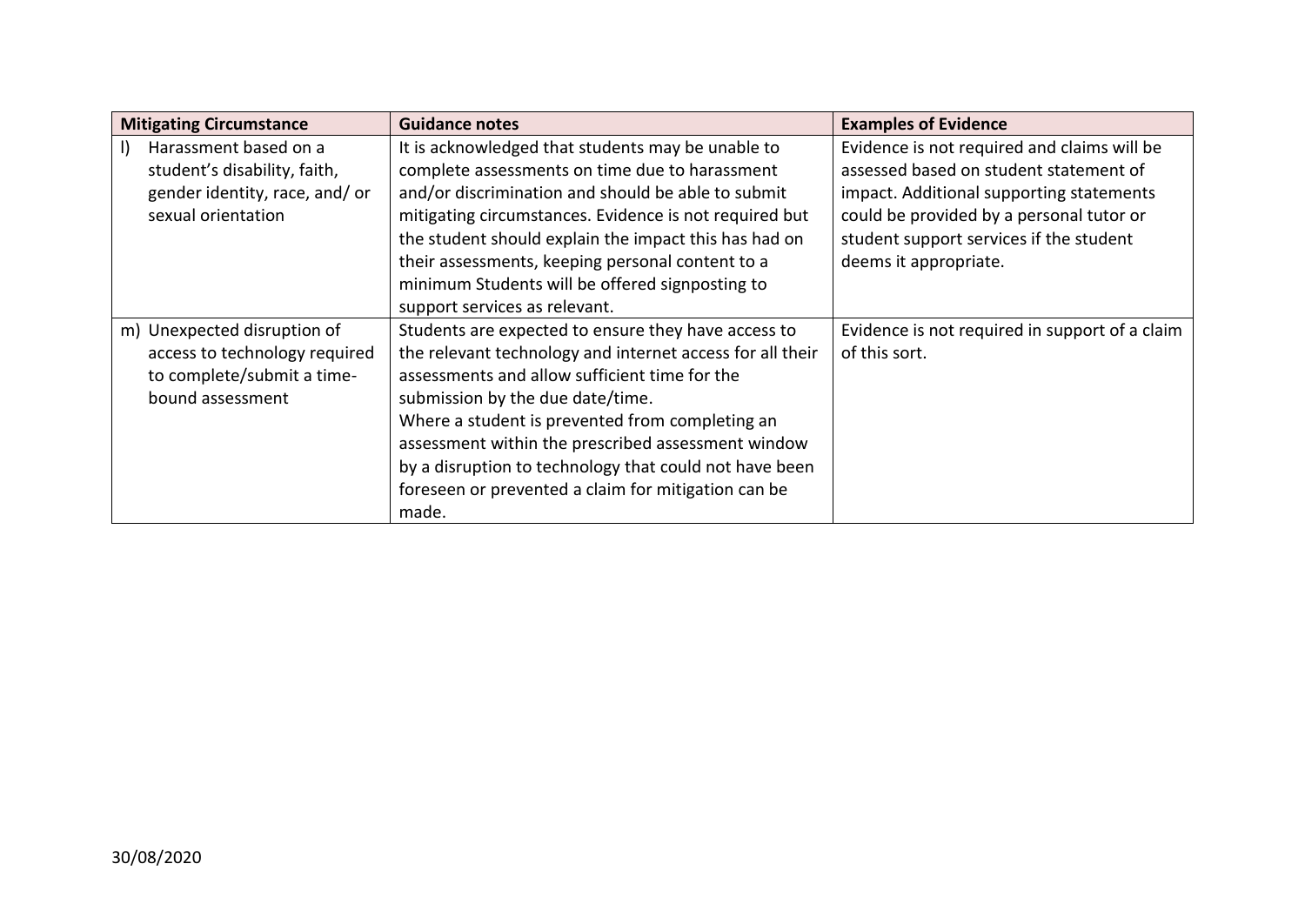

#### **Appendix B**

Examples that **will not** normally be accepted (this is not an exhaustive list):

- Medical circumstances that:
	- i. do not relate directly to the assessment period in question and/or cannot be attributed as having an impact on the assessment
	- ii. relate to minor illnesses that would not lead to equivalent absence from a work environment and can normally be treated with over the counter remedies (e.g. colds, sore throat, headaches, day to day ailments)
	- iii. are unsubstantiated or include retrospective evidence (e.g. doctors note after the illness has disappeared)
- Holidays/family events,
- Religious festivals and regular observance (these should be flagged to Schools in advance),
- Sporting fixtures,
- Financial issues,
- Foreseeable and/or preventable circumstances,
- A long-term condition where treatment or additional support/arrangements are already in place to mitigate the impact and there has been no additional unforeseen flare-up,
- Transport difficulties that could have been anticipated or lack of contingency planning into travel time,
- Being reluctant to disclose circumstances (even brief, non-detailed accounts) at the time,
- Poor time management or personal organisation,
- Criminal conviction,
- Missing exams or assessment deadlines due to misreading of timetables or oversleeping,
- Loss of computer data/printer problems,
- Submitting the wrong work for assessment or draft version of the work.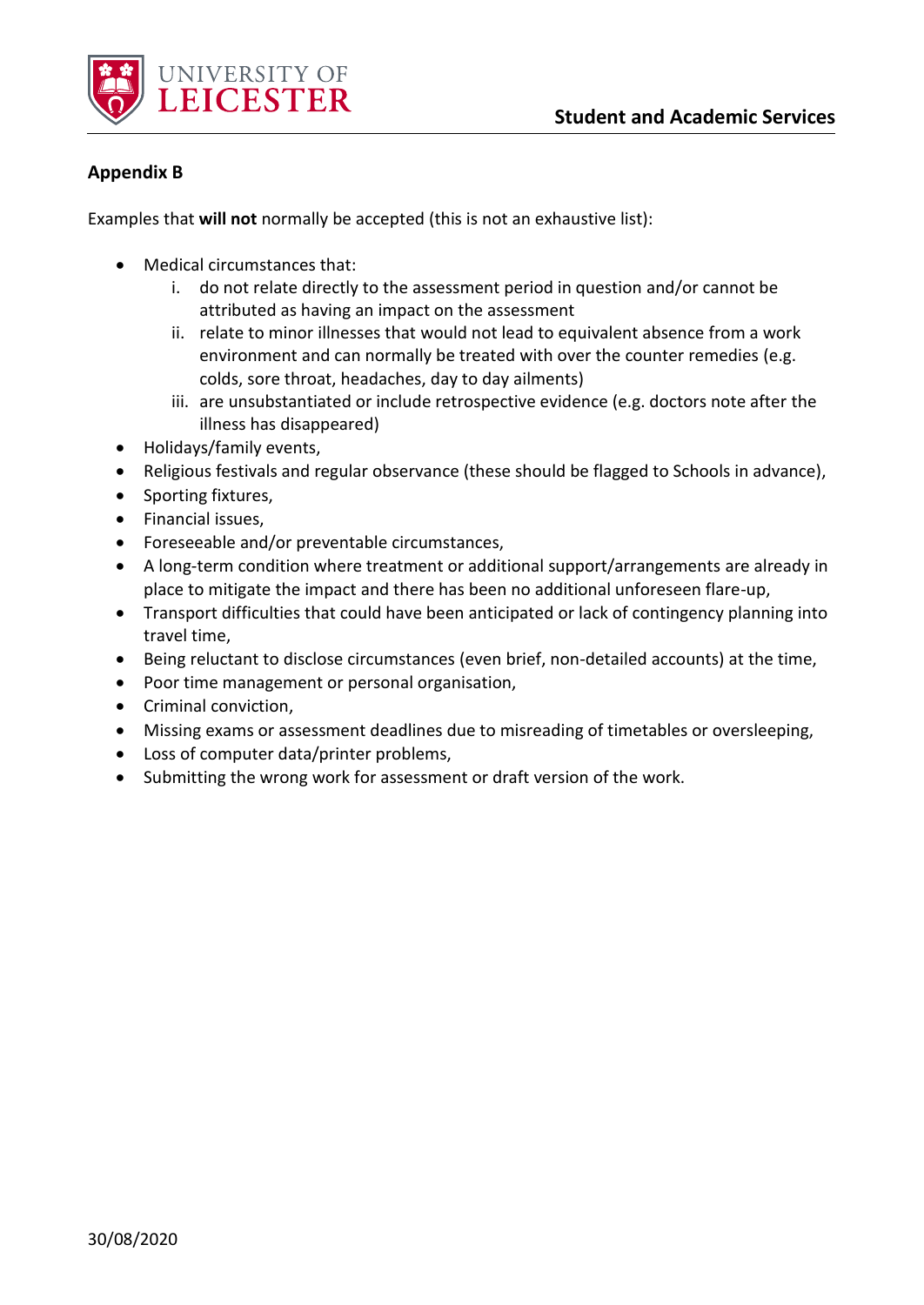## **Appendix C**

Reference table for determining whether student assessment attempt is valid when mitigating circumstances has been presented.

| <b>Timing of Student</b><br><b>Mitigating Circumstance</b><br>claim                  | <b>Decision</b><br>made and<br>confirmed<br>to<br>student<br>to accept<br>claim<br>before<br>deadline? | <b>Assessment</b><br>attempted<br>on time? | <b>Outcome for Assessment</b>                                                                                                                                                                                                                                                                                            |
|--------------------------------------------------------------------------------------|--------------------------------------------------------------------------------------------------------|--------------------------------------------|--------------------------------------------------------------------------------------------------------------------------------------------------------------------------------------------------------------------------------------------------------------------------------------------------------------------------|
| In advance of assessment<br>deadline                                                 | Yes                                                                                                    | <b>No</b>                                  | MC request takes precedence; new attempt<br>provided                                                                                                                                                                                                                                                                     |
|                                                                                      | Yes                                                                                                    | Yes                                        | Assessment attempt takes precedence and<br>MC request becomes invalid; assessment<br>marked as normal                                                                                                                                                                                                                    |
|                                                                                      | <b>No</b>                                                                                              | Yes                                        | MC request takes precedence; any attempt is<br>void and new attempt provided                                                                                                                                                                                                                                             |
|                                                                                      | <b>No</b>                                                                                              | <b>No</b>                                  | MC request takes precedence; new attempt<br>provided                                                                                                                                                                                                                                                                     |
| After assessment<br>deadline                                                         | n/a                                                                                                    | Yes                                        | Assessment attempt takes precedence and<br>MC request becomes invalid; assessment<br>marked as normal with the exception of<br>where a student was taken ill during the<br>scheduled assessment<br>(This is not the case for claim on the basis of<br>impaired judgement - see below)                                    |
|                                                                                      | n/a                                                                                                    | <b>No</b>                                  | MC request takes precedence; new attempt<br>provided                                                                                                                                                                                                                                                                     |
| After assessment<br>deadline (but student<br>request based on<br>impaired judgement) | n/a                                                                                                    | Yes                                        | Assessment attempt can be accepted and<br>flagged for the purpose of borderline<br>consideration at the point of award; or the<br>first attempt removed and another attempt<br>provided subject to the nature of the<br>condition and the student request. (Advice<br>could be sought from Student Support<br>Services). |